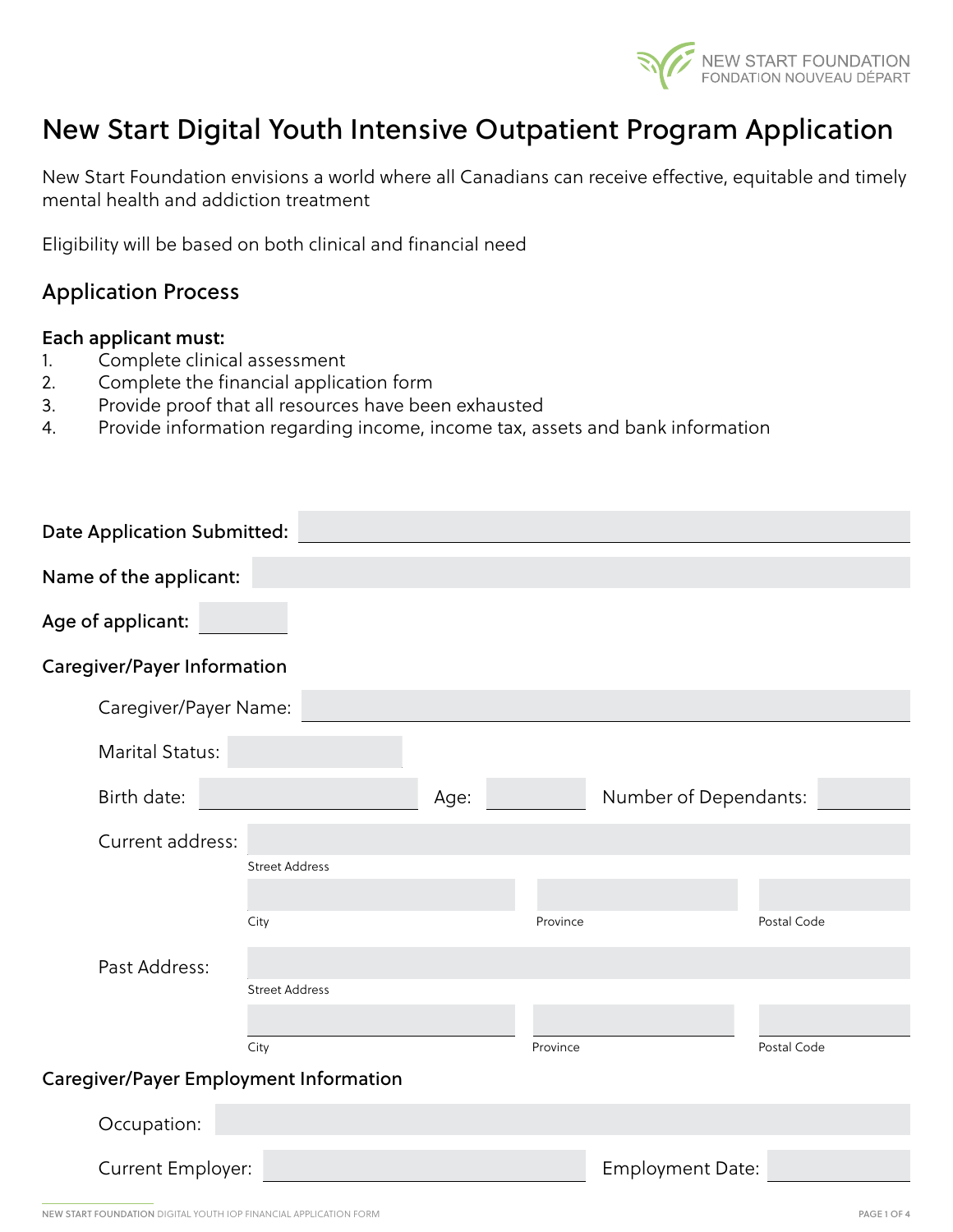| Do you have group benefits/employee benefits through your employer? $\Box$ Yes<br>No |                                                                                                    |      |                     |                         |             |
|--------------------------------------------------------------------------------------|----------------------------------------------------------------------------------------------------|------|---------------------|-------------------------|-------------|
| Health insurance information                                                         |                                                                                                    |      |                     |                         |             |
| Name of insurer:                                                                     |                                                                                                    |      |                     |                         |             |
| Policy Number:                                                                       |                                                                                                    |      | Certificate Number: |                         |             |
|                                                                                      | Paramedical / specific practitioner coverage: \$                                                   |      |                     |                         |             |
|                                                                                      | Health spending account coverage: \$                                                               |      |                     |                         |             |
|                                                                                      | Do you have an individual health / dental plan that covers professional services? $\Box$ Yes<br>No |      |                     |                         |             |
| Health insurance information                                                         |                                                                                                    |      |                     |                         |             |
| Name of insurer:                                                                     |                                                                                                    |      |                     |                         |             |
| Policy Number:                                                                       |                                                                                                    |      | Certificate Number: |                         |             |
|                                                                                      | Paramedical / specific practitioner coverage: \$                                                   |      |                     |                         |             |
|                                                                                      | Health spending account coverage: \$                                                               |      |                     |                         |             |
| <b>Co-Payer Information</b>                                                          |                                                                                                    |      |                     |                         |             |
| Caregiver/Payer Name:                                                                |                                                                                                    |      |                     |                         |             |
| Marital Status:                                                                      |                                                                                                    |      |                     |                         |             |
| Birth date:                                                                          |                                                                                                    | Age: |                     | Number of Dependants:   |             |
| Current address:                                                                     |                                                                                                    |      |                     |                         |             |
|                                                                                      | <b>Street Address</b>                                                                              |      |                     |                         |             |
|                                                                                      | City                                                                                               |      | Province            |                         | Postal Code |
| Past Address:                                                                        | <b>Street Address</b>                                                                              |      |                     |                         |             |
|                                                                                      |                                                                                                    |      |                     |                         |             |
|                                                                                      | City                                                                                               |      | Province            |                         | Postal Code |
| <b>Co-Payer Employment Information</b>                                               |                                                                                                    |      |                     |                         |             |
| Occupation:                                                                          |                                                                                                    |      |                     |                         |             |
| Current Employer:                                                                    |                                                                                                    |      |                     | <b>Employment Date:</b> |             |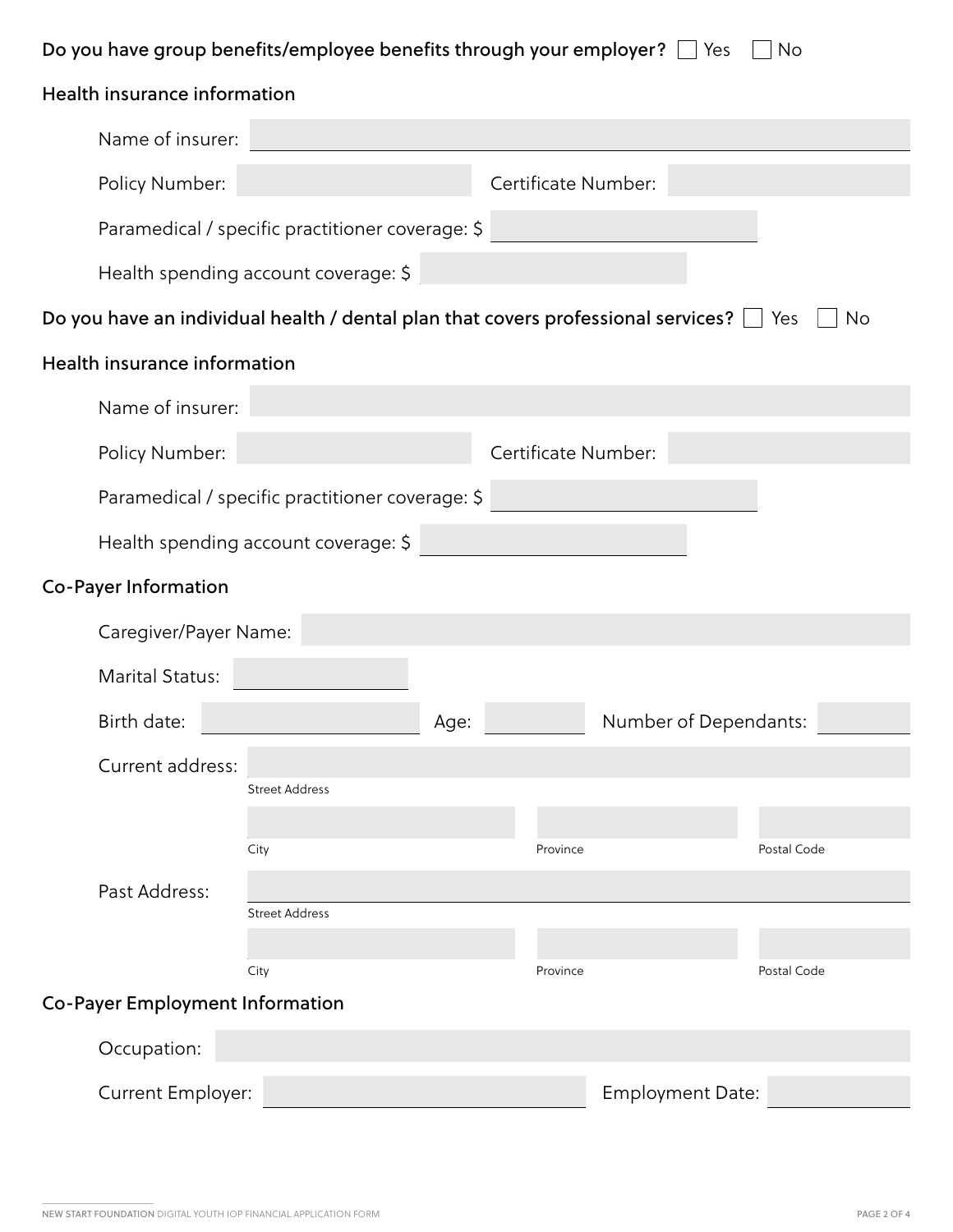## Does the Co-payer have group benefits/employee benefits through your employer?  $\Box$  Yes  $\Box$  No

| Health insurance information                                                                                  |                     |  |  |
|---------------------------------------------------------------------------------------------------------------|---------------------|--|--|
| Name of insurer:                                                                                              |                     |  |  |
| Policy Number:                                                                                                | Certificate Number: |  |  |
| Paramedical / specific practitioner coverage: \$                                                              |                     |  |  |
| Health spending account coverage: \$                                                                          |                     |  |  |
| Does the Co-payer have an individual health / dental plan that covers professional services? $\Box$ Yes<br>No |                     |  |  |
| Health insurance information                                                                                  |                     |  |  |
| Name of insurer:                                                                                              |                     |  |  |
| Policy Number:                                                                                                | Certificate Number: |  |  |
| Paramedical / specific practitioner coverage: \$                                                              |                     |  |  |
| Health spending account coverage: \$                                                                          |                     |  |  |

#### Income Statement

| Combined Payer and Co-Payer Income Description |    |
|------------------------------------------------|----|
| Line 150 from Notice of Assessment             |    |
| T4 slip income                                 |    |
|                                                |    |
|                                                |    |
| Total Income                                   | \$ |

## Please provide backup for the above

Please list any other treatment the applicant is currently getting or has had in the past three years